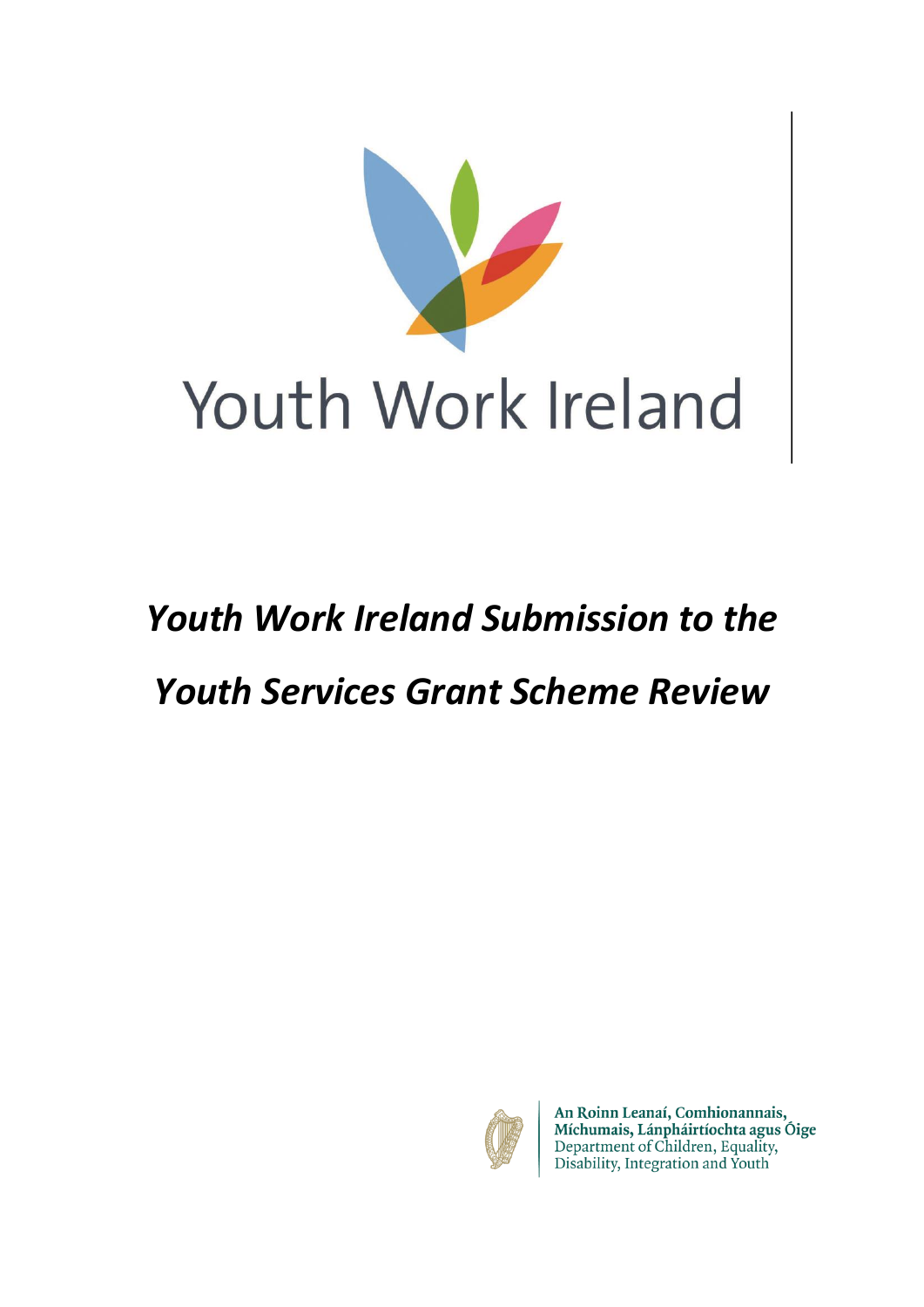### **Introduction**

The Department of Children, Equality, Disability, Integration and Youth has committed to reforming the Youth Services Grant Scheme (YSGS).

The YSGS scheme was designed to allocate funding to organisations providing universal services to children and young people. This scheme has been in operation since the early 1980s and currently provides funding to 30 National Youth Organisations.

The ultimate goal of this project is to reform the YSGS in order to deliver a scheme that is more responsive to the current needs of children and young people who may benefit from services delivered by universal youth work organisations.

This overarching goal is supplemented by the goal of making changes to the scheme that enhance the ability of participating organisations to better deliver their key services.

In addition, the reform of the YSGS also aims to improve the governance and oversight of the scheme and to modernise its administration; to ensure greater levels of efficiency and effectiveness with respect to Exchequer funding.

In pursuit of these goals, a proposal outlining the scope of the potential reform of the YSGS was approved by Minister Roderic O'Gorman in July 2021.This proposal included three key components (upon which we would know would like your input):

- Objectives towards an impactful reform of the YSGS
- Deliverables tangible outputs as effect of the reform
- Delivery Options consideration of how best to implement reform

It is important to note that whilst the project proposal was structured around these three elements, it was always anticipated that these three factors could evolve on foot of engagement with stakeholders and further review and assessment of the scheme.

This request for submissions seeks your opinions, concerns and recommendations regarding delivery of the YSGS reform project.

The remainder of this template is divided into four sections:

- Section 1 is structured to align with the project objectives.
- Section 2 seeks your feedback on the proposed deliverables.
- Section 3 relates to proposed methods of project delivery.
- Section 4 gives you the opportunity to provide any comments on the process as a whole.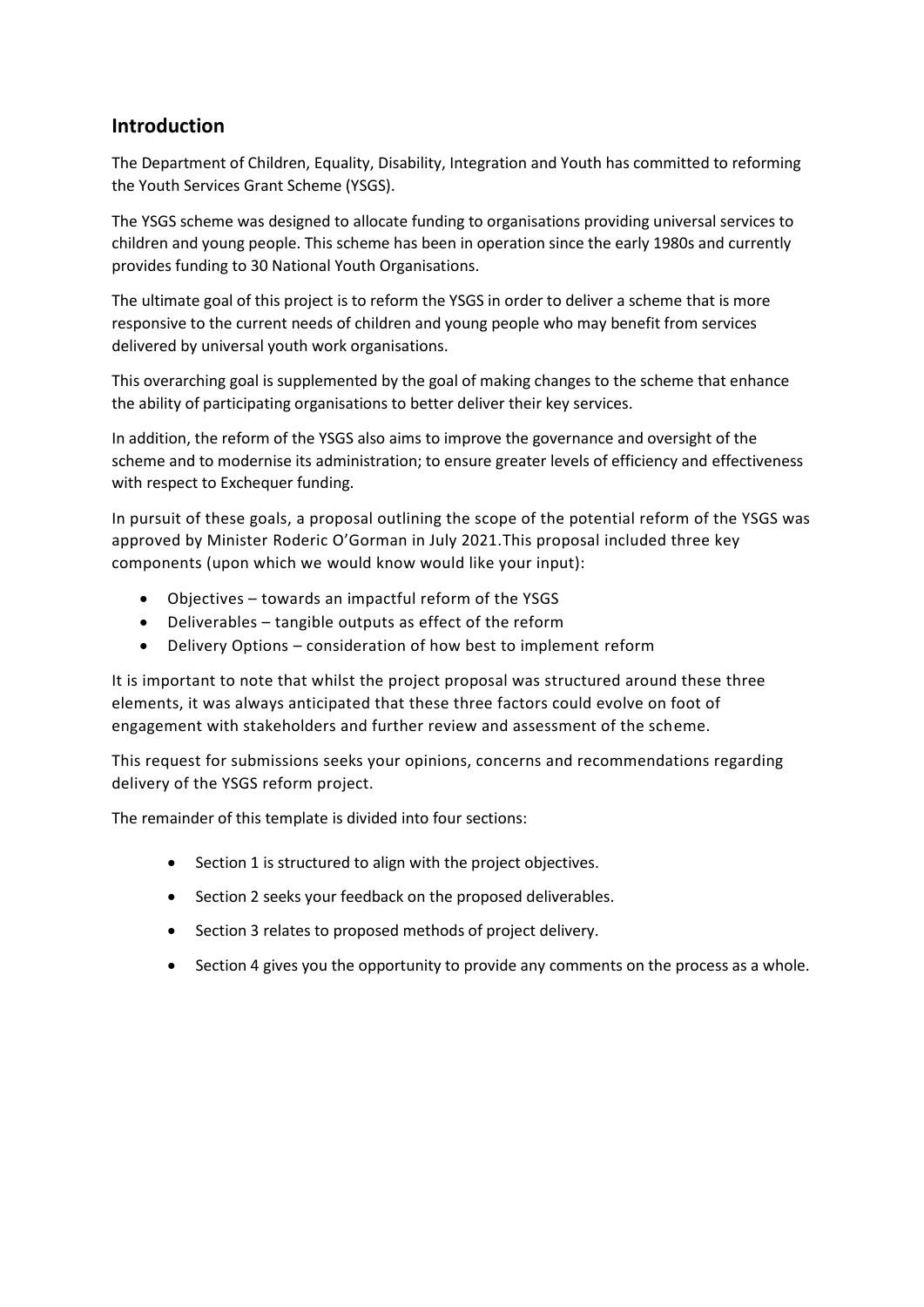### *Section 1: Project Objectives*

The project team considers the below to be the primary objectives of this reform:

- Improve accessibility to YSGS, utilising input and insights from children and young people to create conditions for increasing the rates of participation in universal youth services.
- Develop mechanisms that empower funded organisations to actively and agilely respond to demographic and other dynamic factors impacting children and young people
- Institute governance standards that enhance levels of assurance and oversight with respect to Exchequer funding
- Ensure the grant funding process is rooted in evidence, addresses needs and provides value for money
- Provide for transparent access to the reformed YSGS, thereby facilitating the evolution of the YSGS to better reflect the contemporary universal youth services environment

### **The Reform Project Plan outlines a number of key objectives. Please give your feedback regarding this priority.** (500 Words Max)

The original aim of the Youth Service Grant as stated in the Project Plan as "allocating resources to universal youth organisations" does not seem to be based on the documentation and correspondence down through the years and the 1986 "rules" (attached), they summarise the scheme as follows;

"Funding for the support of voluntary youth work is made available on an annual basis to national and major regional voluntary youth organisations through the Youth Service Grant Scheme. The continued funding of voluntary youth organisations through the Scheme is intended to ensure the emergence, promotion, growth and development of youth organisations with distinctive philosophies and programmes aimed at the social education of young people. The work of these organisations is based on the following philosophy:

- 1. it is educational in design and objective
- 2. it is concerned with the personal, social, recreational, cultural and spiritual development of young people
- 3. it rests upon the concept and practice of voluntary adult involvement with and for young people
- 4. it promotes the concept and practice of youth participation in the programme and life of the organisation itself, local communities and society in general
- 5. it promotes co-operation among youth and youth work organisations
- 6. it seeks to respond to the real needs of youth."

We are still not clear on the "project proposal" or "project plan" i.e., whether there is a consolidated document and if that is available. This would seem important to assist organisations input and for proper transparency.

We are still concerned about a rather rigid separation between targeted and universal in this process and more generally in the approach of the Department. This seems to have evolved in Departmental thinking but is less apparent in the relevant policy documents.

On the ground, the communities where young people live are more complex and diverse than "targeted and universal". We want young people from different backgrounds to mix, socialise and be friends. An emphasis on these differing needs is useful, but we can often be in danger of allowing the administrative rules damage the necessary recognition of this on the ground. Professional judgment and flexibility for funded organisations needs be maintained as well. Allowing for the above, the objectives are as expected for any funded work. Youth is a period of transition and development, and all young people will need supports at some time during this, some young people will be in need of more supports than others. We must be careful about being overly prescriptive and there has been significant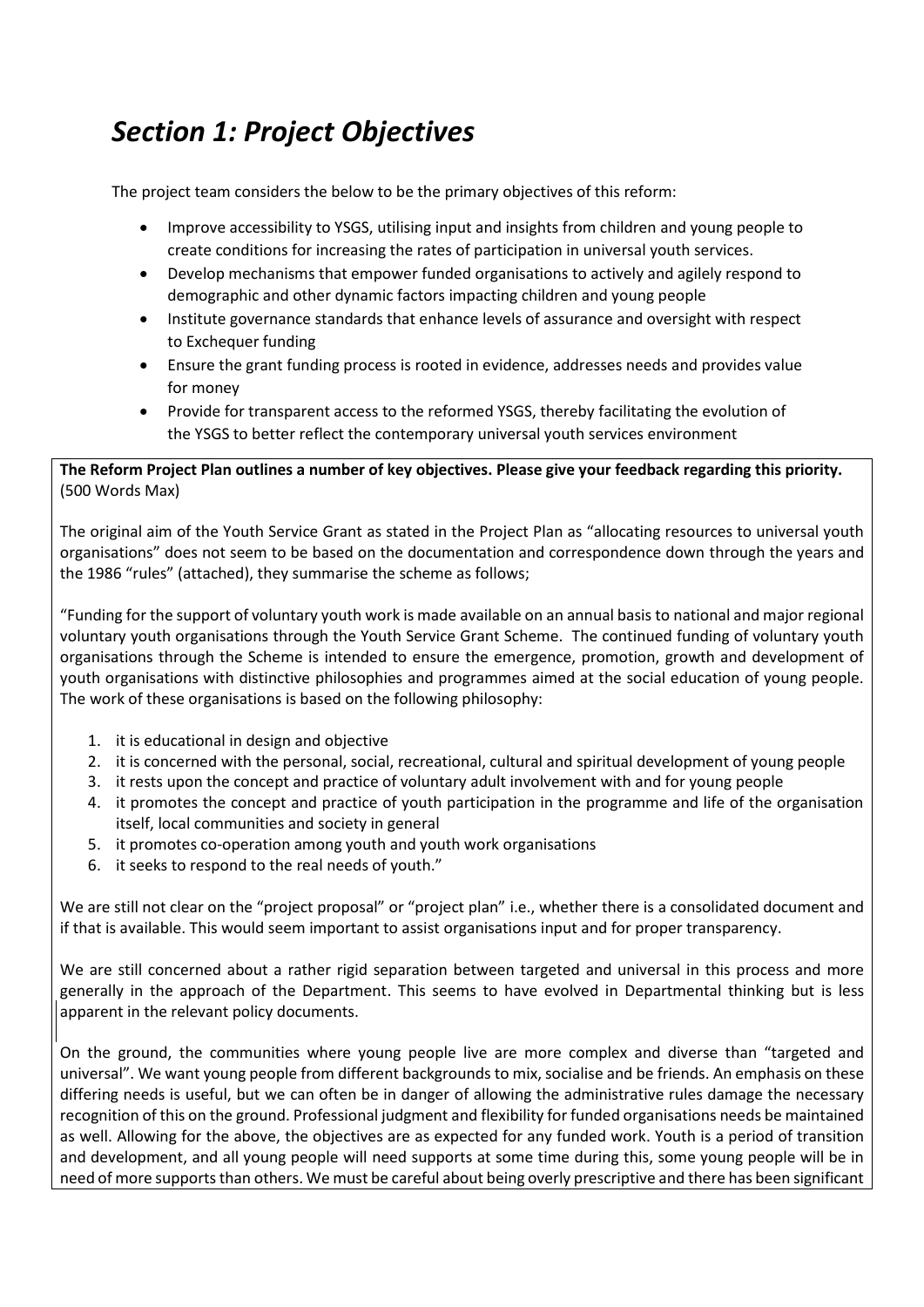research on this in the formal educational settings. Nationally as an intermediary body we use a federal model to deliver most effectively in local communities and our research shows this approach has much to recommend it.

### [https://www.youthworkireland.ie/images/uploads/general/YWI\\_full\\_report\\_final\\_\(intergrated\\_youth\\_services\).pdf](about:blank)

The reform process should be firmly based on the published policies such as Better Outcomes, Brighter Futures and the National Youth Strategy and indeed the Youth Work Act 2001. The objectives refer to "Universal Youth Organisations", this seems to be a new term once more not based on any relevant policy. The 1986 rules still offer much value here. The policy context should be the starting point rather than audits or technical considerations, important as they are. The relevant policy documents are adopted through the proper policy making process and signify the evolution of policy that has created the picture today from the 1986 rules, through to the Youth Work Act on to the National Youth Work Development Plan to the current documents.

The objectives also appear to be rather administrative and technical rather than based on the lived experience of those providing services. Input from children and young people would of course be welcome and this is a constant in the work of anyone delivering on the YSG. If there are issues relating to "governance standards" "evidence" "value for money" and other issues like this, it might be useful to name them and have these discussions. In our work we certainly believe there is no shortage of auditing, checking, gathering of statistics, and dealing with visits and inspections so there needs to be more clarity as to what precisely the issues are here and if they need to be so dominant in this review.

In short, it is important to separate out the overall macro policy objectives from more technical and administrative matters. In essence there needs to be an agreed vision for what the YSG does, and this should be firmly based on agreed policy.

The relevant policies again and again focus on the need for joined up services and joined up delivery. Overall a greater policy basis for the review particularly focussing on the challenges and continuing obstacles (often emanating from a siloed approach on the state side) to delivering across policy and funding lines would be helpful. The Youth Service Grant supports Youth Services, this was the policy basis for its establishment. We believe the existence and health of Youth Services to deliver for young people across the policy agenda is a critical outcome of the Youth Service Grant.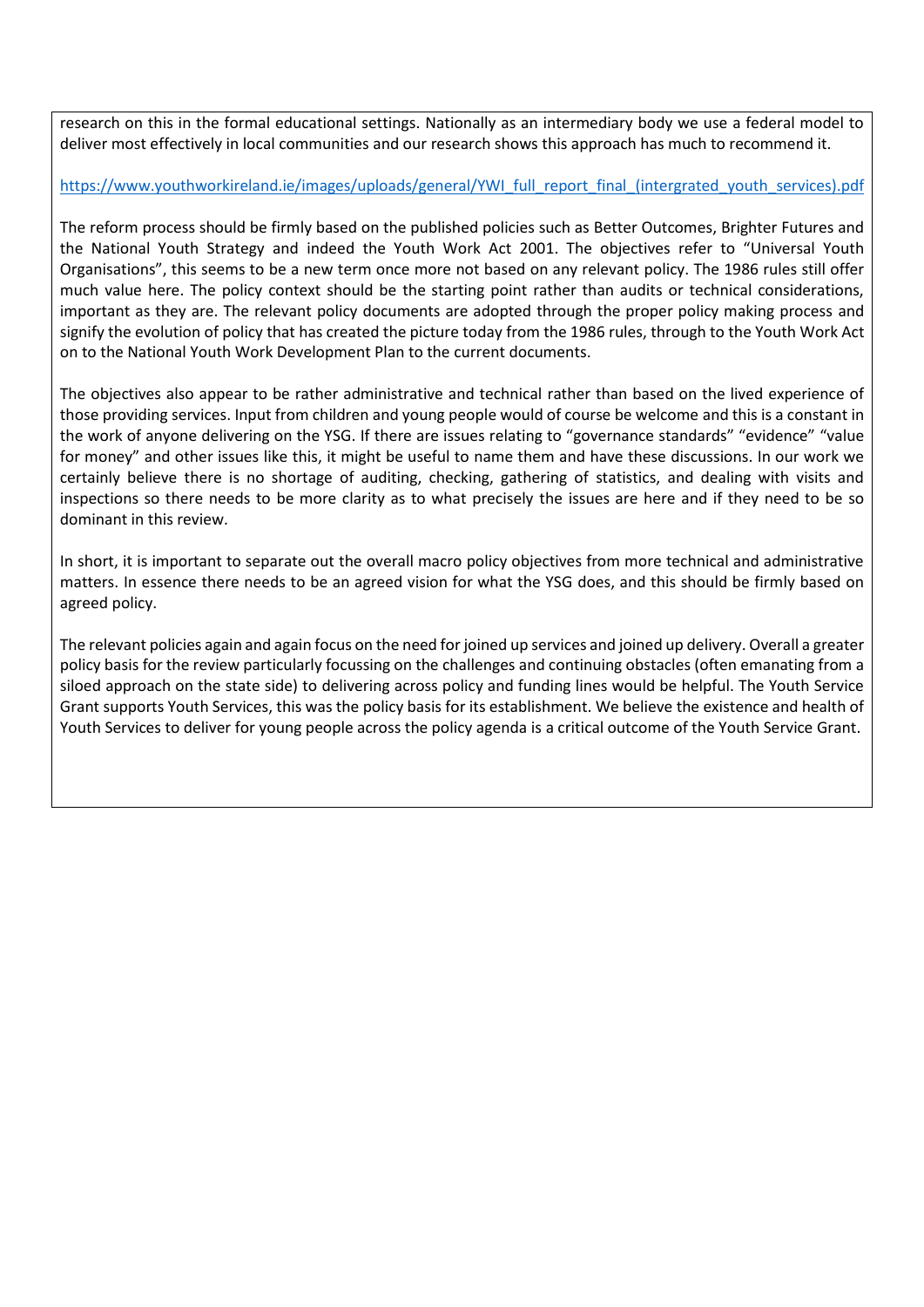### *Section 2: Deliverables*

The identified potential deliverables are broken down into 3 categories (to facilitate flexible delivery options):

- − **Core deliverables** changes to the scheme necessary to meet the threshold for a successful reform of the YSGS
- − **Core + deliverables** changes flowing from the internal audit recommendations, but which have a longer development lead-in time than the core deliverables.
- − **Value-added deliverables** further changes to the scheme that would have a meaningful and positive impact

### *Topic 2.1: Core Deliverables*

The current Reform Project Plan proposes the following as the essential deliverables of the project:

- Clarify the policy intent underpinning the YSGS
- Clarify criteria for organisations to qualify for YSGS funding.
- Ensure the grant scheme rules are in alignment with the updated criteria and policy intent.
- Enable a funding intermediary to establish Service Level Agreements with organisations
- Implement a (scalable governance framework for funded organisations

**The Reform Project Plan outlines the requirements to put the YSGS on a sound administrative footing on which further improvement can be built. Please give your overall feedback on this key priority.**

(500 Words Max)

Consistent with our comments above, we agree with clarifying the policy intent. However, it needs to be clear how this works. It should not be overly based on technocratic issues like auditing and administrative issues. These are important but need to serve the overall policy intent and we believe there is no shortage of audits, inspections, data collection and oversight. We are very much open to a productive conversation about issues like audits and data of course in the reform process, but it is important to get the policy focus and big picture right to best inform this.

The criteria for qualifying certainly needs to be clear. We believe the funding is for Youth Services and these are critical organisations in the delivery of services to local young people and communities in a joined-up fashion based on accepted Government policy. They are local and community-based delivering in a cross-cutting fashion which is a clear need.

Importantly then many of the criteria should be organisational. We have progressed this approach to our work for a number of years beginning with our own quality standards for Youth Services from 2003. While perhaps a little dated, we are happy to make these available. There have also been other key initiatives from the Department on quality assurance, and developments in other funding areas such as IYJS, TUSLA and UBU in our field. Beyond this there have been other developments in recent times in charity regulation, company law and accounting standards. These are the type of organisational criteria that could determine entry to the scheme, and we recommend a "Quality standards" type approach. The 1986 rules also set out organisational criteria which have utility particularly relating to the philosophy and values of the organisations.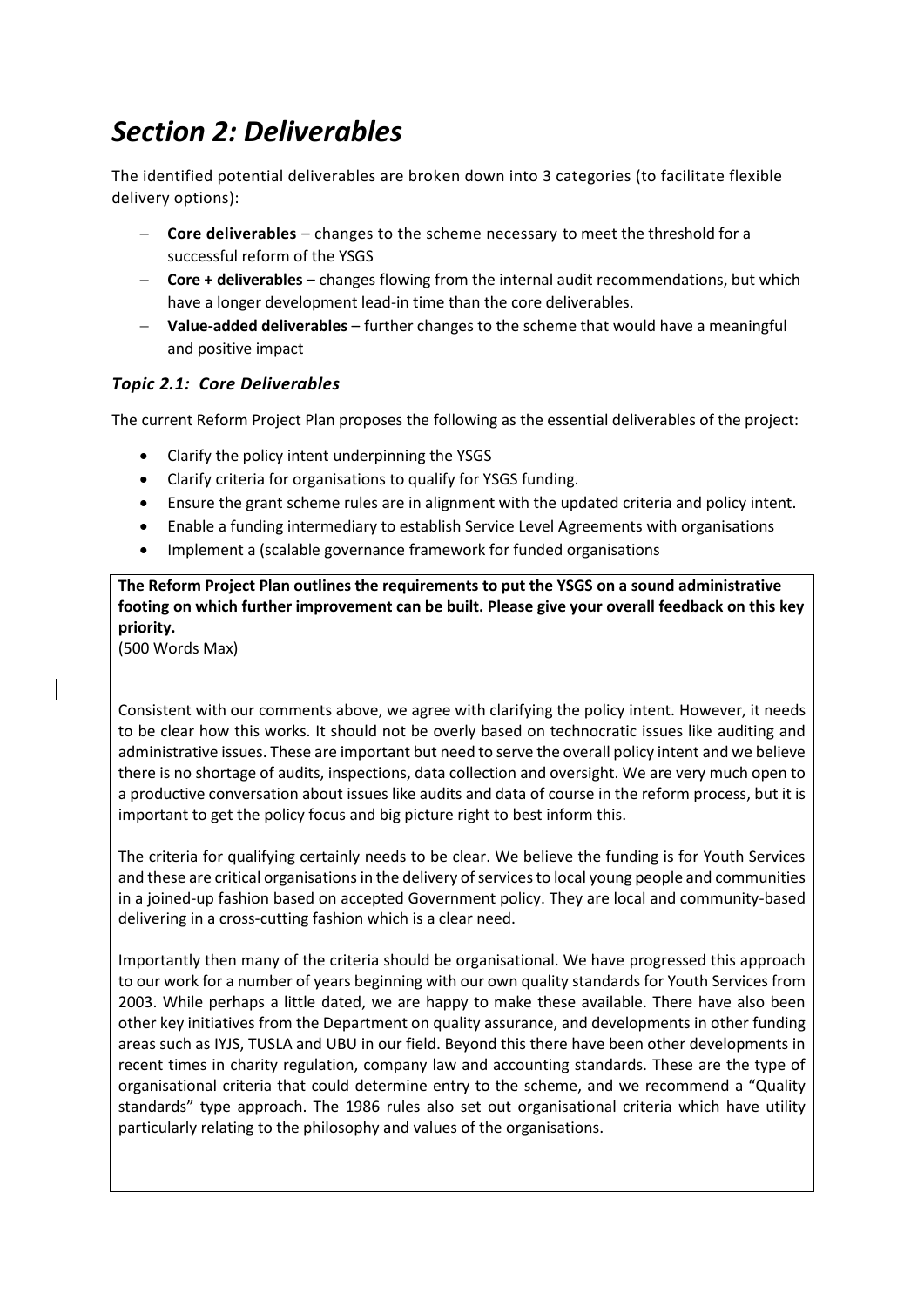Organisational coherence and organisational development must then be key indicators for the fund particularly as it has been used to support the core operations of organisations and in our view should continue to carry out this critical role.

We believe any funding intermediary needs very careful consideration. The UBU experience led to a lot of dislocation and a rather unproductive and time-consuming processes. It appears that a large amount of funding has gone into ETBs in oversight, staffing, governance and audit work in the UBU reform process rather than frontline services and issues still remain relating to micromanagement and lack of uniformity. We believe our role as an intermediary body for the grant provides tremendous added value and should be maintained. As a national organisation this role would help the Department provide coverage in new geographic areas.

As stated, any Governance framework should draw on the existing governance and compliance landscape which has been developed in the sector and follow a "Quality Standards" approach.

In our experience organisational aims that the YSG could support would be;

- a. Youth Centred.
- b. High level of quality.
- c. Are planned strategically.
- d. Are able to respond quickly.
- e. Are accessible to all young people.
- f. Services do not problematise young people.
- g. Volunteer led.

We also believe the UK presents evidence of problems in too rigid a split between targeted and universal work.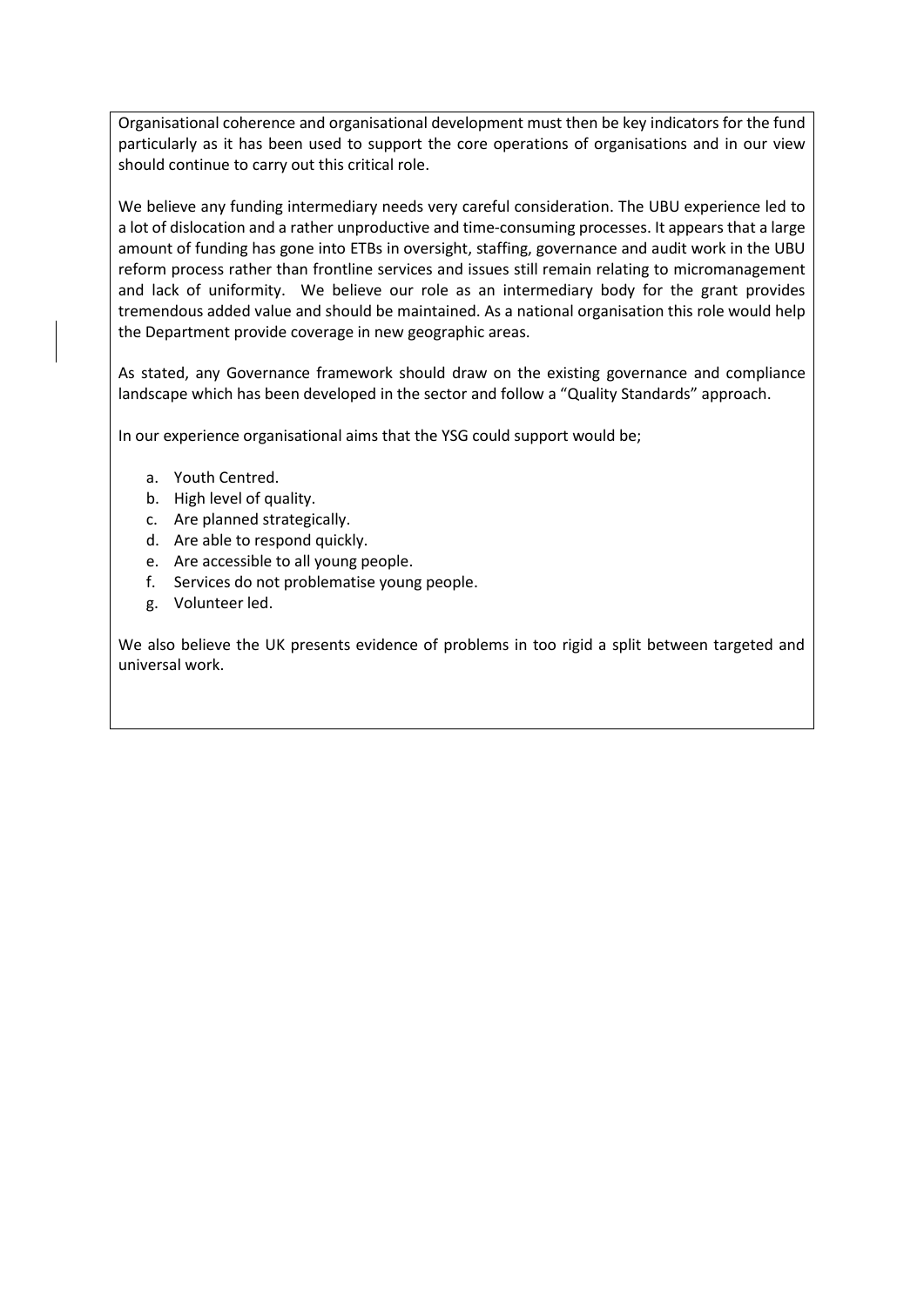### *Topic 2.2: Core + Deliverables*

The current Reform Project Plan considers the below as vital deliverables for the project, however they present a more complex challenge and will require a longer timeframe to develop.

- Implement a transparent entry/exit mechanism onto/off the scheme
- Evaluate and implement an agile and responsive grant funding model.
- Implement a performance evaluation framework
- Increase flexibility in the application process to allow for the fluctuating demands of the sector and individual organisations' needs.

**The Reform Project Plan outlines the necessity for the scheme to provide the highest service level for children and young people in as equitable a manner possible. Please give your feedback on this aspect of the reform project.** 

(500 Words Max)

More information is needed here. The 1986 rules set out some still very relevant criteria for entry to the scheme. Again, it seems that technical and administrative considerations are to the fore. If the Department has some ideas about entry and exit from the scheme it would be helpful to set them out. We understood the YSG was being examined under a continuation of service commissioning model. The criteria set out in the previous question clearly set out the organisational requirements for qualifying for the scheme building on the substantial work done in various quarters on governance and accountability.

The concept of entry and exit from the scheme seems rather previous without a clear policy base. Once more clear organisational capacity and roots in local communities are critical considerations for good delivery for young people. We have seen new operators run into trouble because they have not possessed these qualities. Organisations need to be voluntary/volunteer led and meet the definition of youth work set out in the 2001 Act and clearly need to be not for profit. Much of this is covered in the 1986 document. There are a variety of organisations supported under the scheme that are not youth services or involved in youth work in any significant way. While these groups may be worthy of public funding, it is very much open to question whether this should be under the Youth Service Grant.

More clarity is needed on the "agile and responsive grant funding model". We are not convinced by the utility of stop start models, and constant changing of funded organisations can have a negative impact on young people. In terms of underserved areas, current providers are well placed to expand to these if supported with their experience, track record and organisational capacity. In fact, this has happened in recent times. If agile means being quick to respond we believe the last two years have amply demonstrated this.

While the target groups and outcomes may be different, we believe there has been a lot of work in the sector already on performance and evaluation frameworks. Once more, organisational development and health would need to be key indicators. There may be a place for different strands, somewhat like UBU, to facilitate flexibility.

We would like to see much more evidence about "fluctuating demands of the sector". This appears to be related to the rigid separation of targeted and universal work and the lack of attention to the need for Youth Services as a critical part of the infrastructure. Youth Services believe, and research shows, that there is unmet demand and the UBU process may have furthered this.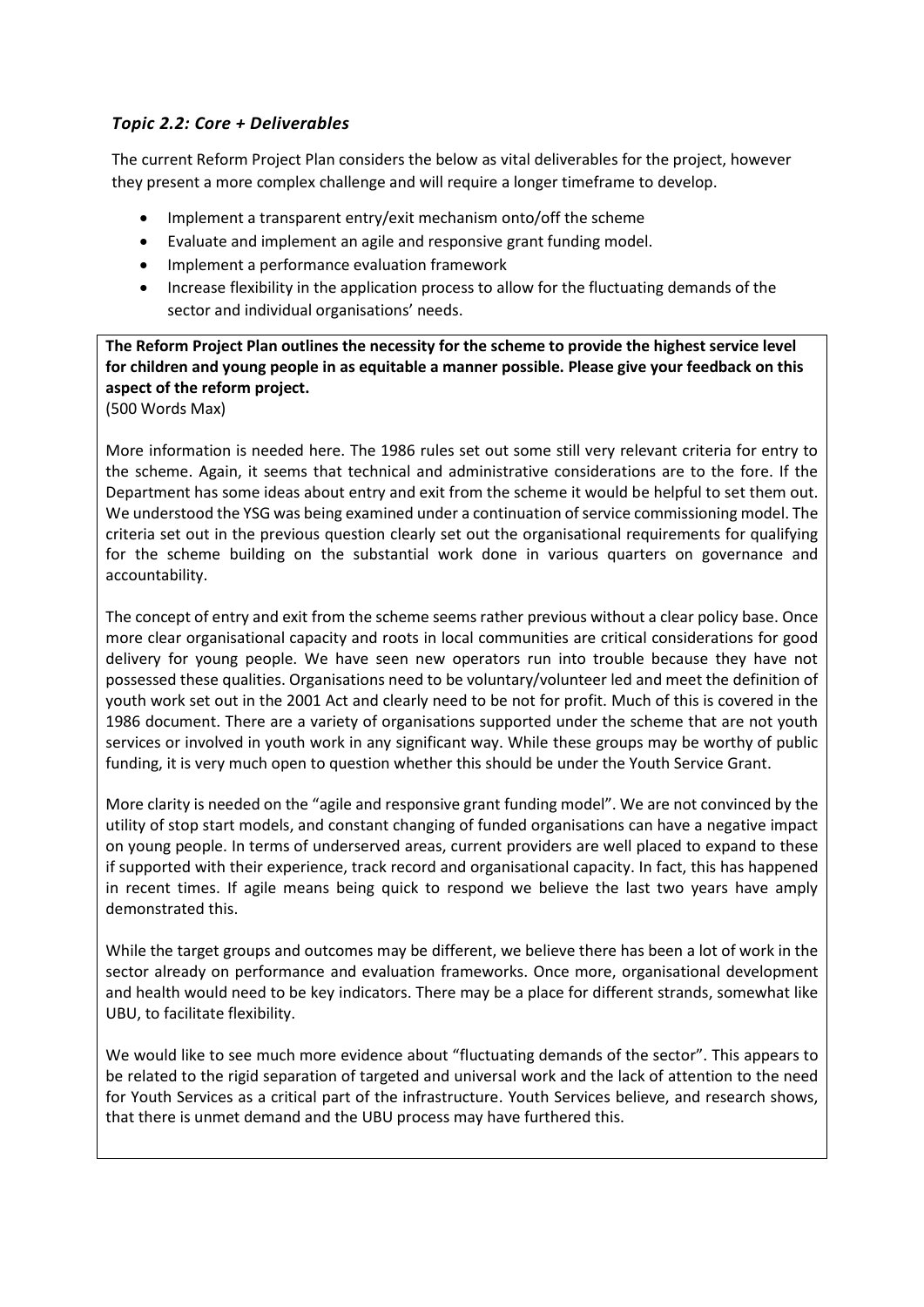### *Topic 2.3: Value-Added Deliverables*

The below deliverables are further changes to the scheme that would have a meaningful and positive impact, but are not essential to the reform project meeting its objectives.

- Establish a Quality framework
- Establish an equality/accessibility/integration framework
- A fit for purpose IT platform that will facilitate data collection and analysis

**The Reform Project Plan aspires to make the YSGS as inclusive and accessible as possible. Please give your feedback regarding this priority.**

(500 Words Max)

We are supportive of the idea of a Quality Framework and as already stated our organisation was the first to initiate this approach in the sector in Ireland in the 2,000's. We believe the outcomes in this regard should be focussed on organisational development and health and be based on the existing frameworks of audit, charity regulation, and existing oversight formats rather than reinventing the wheel.

We are supportive of any approach to promoting more equality in youth work. Youth Services have been working on this for several years and have been to the fore in working on LGBTI+ issues, teen parents, working with new communities, travellers, refugees and asylum seekers and several other diverse groups. Supporting organisations under the Youth Service Grant in this regard should be done in consultation with Youth Services already working extensively on these issues.

Funded organisations would be very supportive of "A fit for purpose IT platform that will facilitate data collection and analysis". There have been several promises and processes related to this, none of which has delivered. A useful draft counting tool for UBU does not seem to have progressed. The main utility of such a system similarly to a Quality Framework would be beneficial to integrating different funding lines and counting tools for proper policy integration.

We should not be reinventing the wheel and a Youth Service Grant properly based on policy priorities should integrate with other data collection methods such as UBU and IYJS and other funders of youth work. This would be a major efficiency to improve services to young people and transparency but also needs time and could be developed when the policy objectives and the issues surfaced in the audit process are progressed. It would be better to take the necessary time rather than make mistakes as was the case in the UBU process.

The principal challenge in this area is to reconcile an equality/accessibility/integration framework with the other objectives. Accessibility will be a challenge the more regulation and prescriptive oversight there is, and equal access takes time. A quality standards and organisational development focus would ease some of these challenges in our view.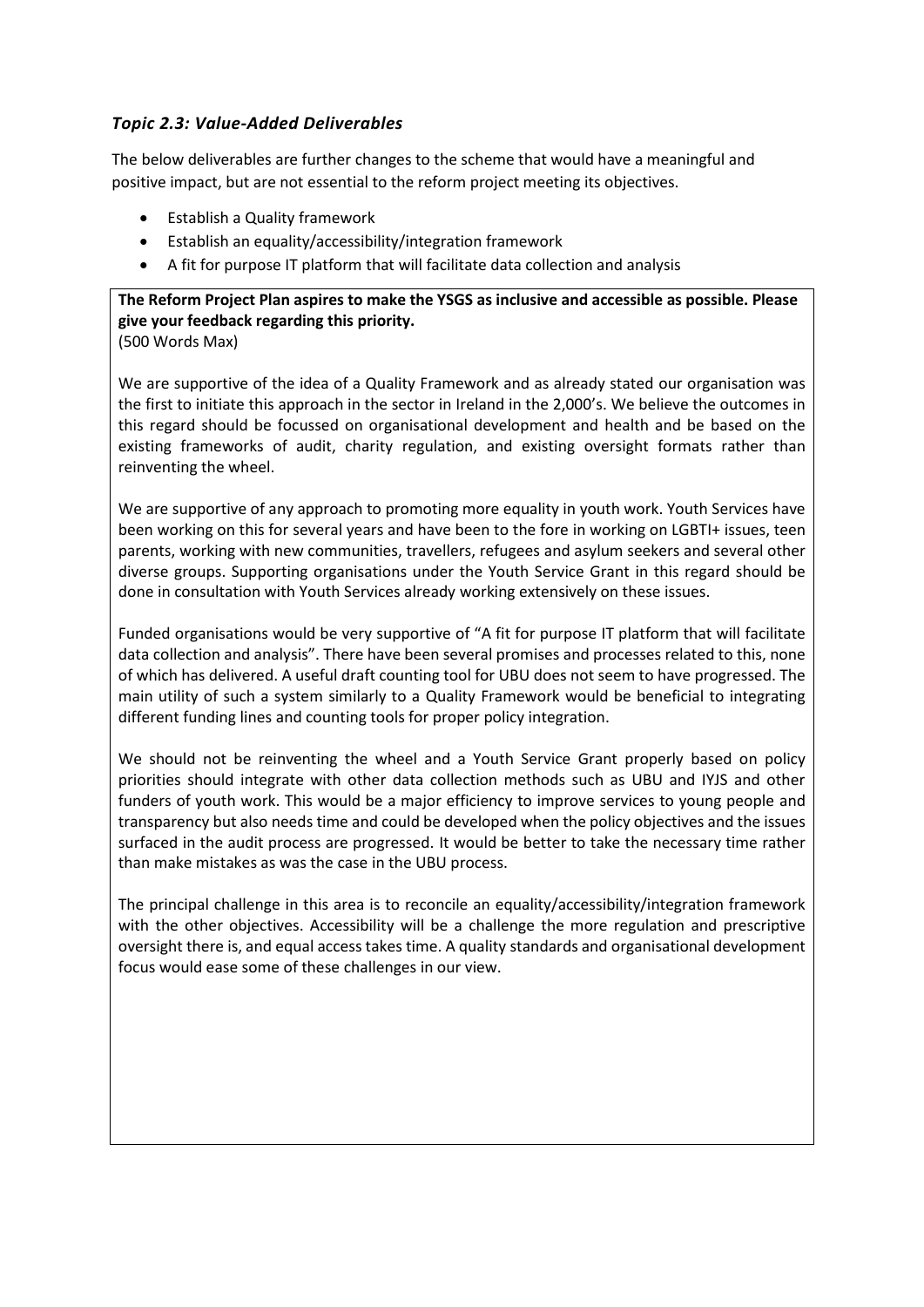### *Section 3: Project Delivery*

### *Topic 3.1: Project Delivery Option*

A two phase delivery model was recommended by the project team; with those deliverables deemed *Core and Core +* being scheduled for implementation by January 2024. This timeframe, it is envisioned, will facilitate meaningful reform whilst allowing the project team to fulfil its commitment to partake in consistent and meaningful engagement with the primary stakeholders of this project, throughout the life-cycle of the project

The remaining reforms, comprising the *Value-Added* deliverables, are expected to be finalised by July 2024 (in advance of the 2025 funding cycle).

**The Reform Project team proposed a dual delivery model, considering this to be an ambitious but realistic timeframe. Please give your feedback regarding this priority.** (500 Words Max)

It is difficult to give a view on the timetable before the details of the changes proposed are known. The timing of the reform project is far less relevant that the depth and extensiveness of what might be proposed. The Youth Service Grant has acted as the backbone of youth service provision in Ireland for some time. It is possible an overly strenuous reform process will be highly challenging for some local services. Once more we feel it is the value attached to these local community-based not for profit providers that is paramount. Audit and technical issues can be dealt with, and youth services have built up considerable experience in these. Community infrastructure, particularly in remote areas, is far harder to replace.

All DCEDIY funding has effectively now been subject to review in recent times, and this can create uncertainty in terms of frontline services particularly for staff and volunteers and even young people. Changes to the Youth Service Grant could have substantial impact on frontline services but we cannot assess these in the absence of precise proposals.

Coupled with increased governance, audit and regulatory measures and funding cuts it has been difficult to plan and give certainty to frontline provision. This should be the guiding principles in any change. Naturally we welcome the commitment to ongoing consultation but the experience of the UBU process illustrates that more than this is needed. More bureaucracy, middle management, audits, inspections and staffing for state bodies is not what frontline services for young people need at this time.

An overarching issue in the entire reform process is the total financial envelope. Increased work has been based on the grant over time but with limited expansion in real terms and cutbacks in more recent times. The funding review by the Dept of Education in the 2,000's was to cover this but went nowhere. It could well be the case now that significant reform of the grant with a strict focus on "universal" work could inadvertently mean the discontinuation of some of the core infrastructure of youth provision locally and nationally entailing a major challenge for local community-based youth services.

Once more a hard division between targeted and universal may not always help. For example, an offending young person may benefit as much from the youth club as the young person coping with bereavement, or bullying, or relationship problems, these separations are not always so neat.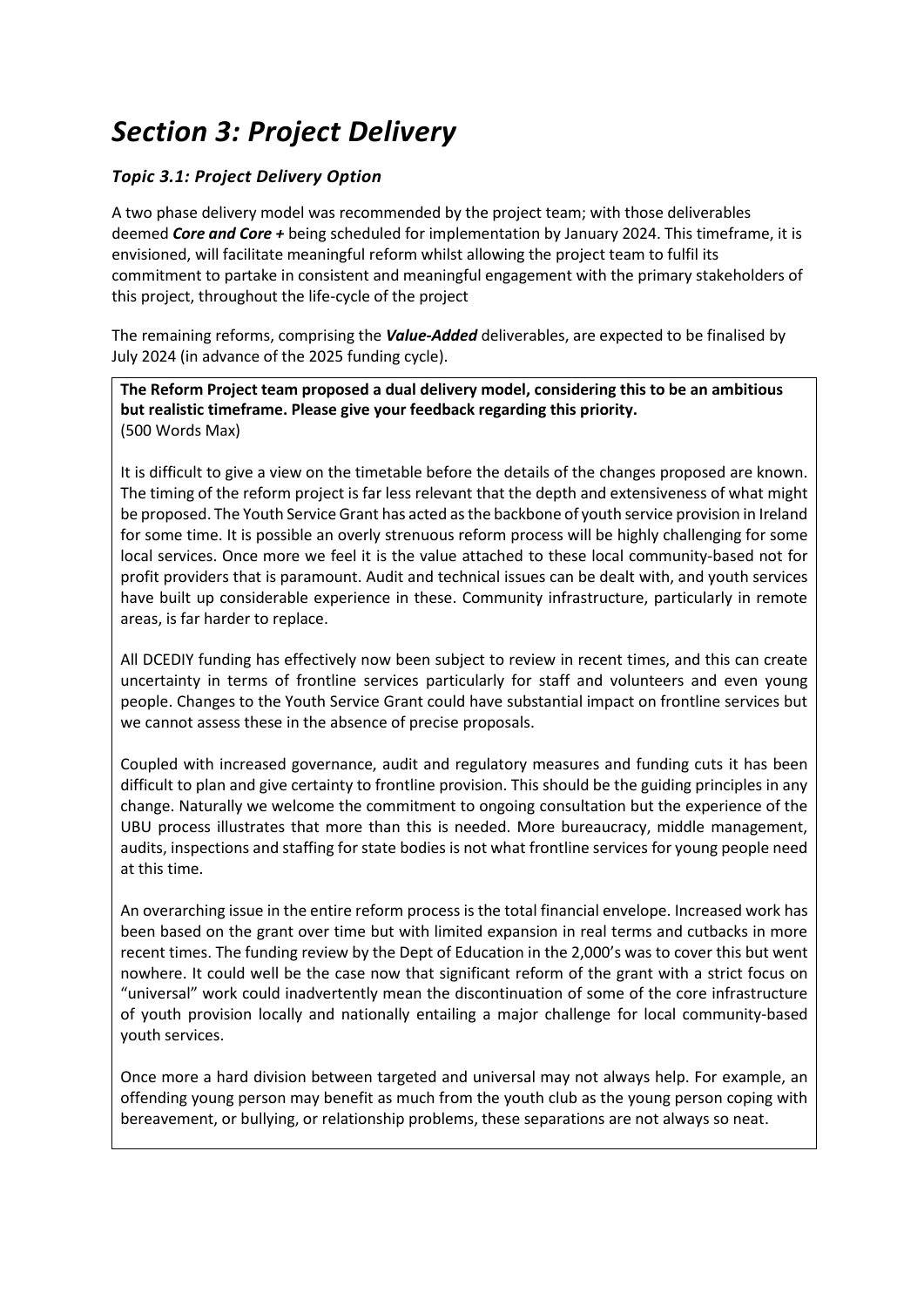### *Section 4: Open Feedback*

#### **Topic 4.1: Open input**

**Please outline your overall response to the YSGS reform project plan.** 

(800 Words Max)

The 1986 rules set out some key objectives for the scheme and these should not be dismissed as they have served as a basis for the development of Youth Services. Important provisions include a strong focus on organisations and their development, a recognition of the role of the voluntary sector as deliverers, the diversity of the sector, definitions, concepts and values of youth organisations, and funding for core staff if they "enhance and expand the programme and services of a voluntary organisation in pursuit of its clearly stated objectives".

Most critically it is important to recognise the key elements of infrastructure that local communitybased Youth Services, supported by the Youth Service Grant, bring to the provision of services to children and young people. Youth Work Ireland has a federal model and observes that this has considerable advantages particularly in terms of flexibility and responding to local need. It also ensures local services are led by local people, all governed by an SLA. Flexibility in the Youth Service Grant can support these strengths which are so critical to delivering on Government policy, as evidenced in the Covid crisis.

### **Governance and Compliance**

Each Youth Work Ireland member has its own voluntary board and makes decisions on the running of the company and local services subject to agreement with funders and relevant Service Level Agreements. Compliance and governance arrangements are also supported by the Youth Service Grant. This is an ever-increasing workload with the growing emphasis on governance and compliance by all funders and bearing in mind that members are funded quite diversely to deliver on the Integrated Youth Services Model. A properly functioning board is the key to the delivery of quality services for young people and this work is also supported by the Youth Service Grant. All local projects and work with young people need this support and would still be required in the absence of Youth Services.

#### **Support to Projects**

A core assumption of the Integrated Youth Service Model is that the various projects supporting young people locally are not free-floating entities. They operate in a community and with the support of a regional youth service. Thus, a key function of the Youth Service Grant is offering numerous supports to projects. This can be the premises, training for youth workers, vetting of volunteers, international exchanges, reflective practice through management and national engagement and several more areas. In the case of the Covid crisis this meant a rapid response was possible and new structures did not need to be put in place.

### **Local Delivery and Integration with Local Services**

The Integrated Youth Service Model optimises integration with other services locally in a "joined up" manner, an area in which the state often struggles. This covers all major state services such as schools, TUSLA (including its Education Support Service), HSE, NEPs, School Completion, DSP and many more. Some of this work is informal. A large proportion is preventive in nature, but youth services often have to assist in more serious interventions. Youth services and youth workers can be utilised as vital resources in case conferences and other decision making. Thus, the regional youth service is seen as a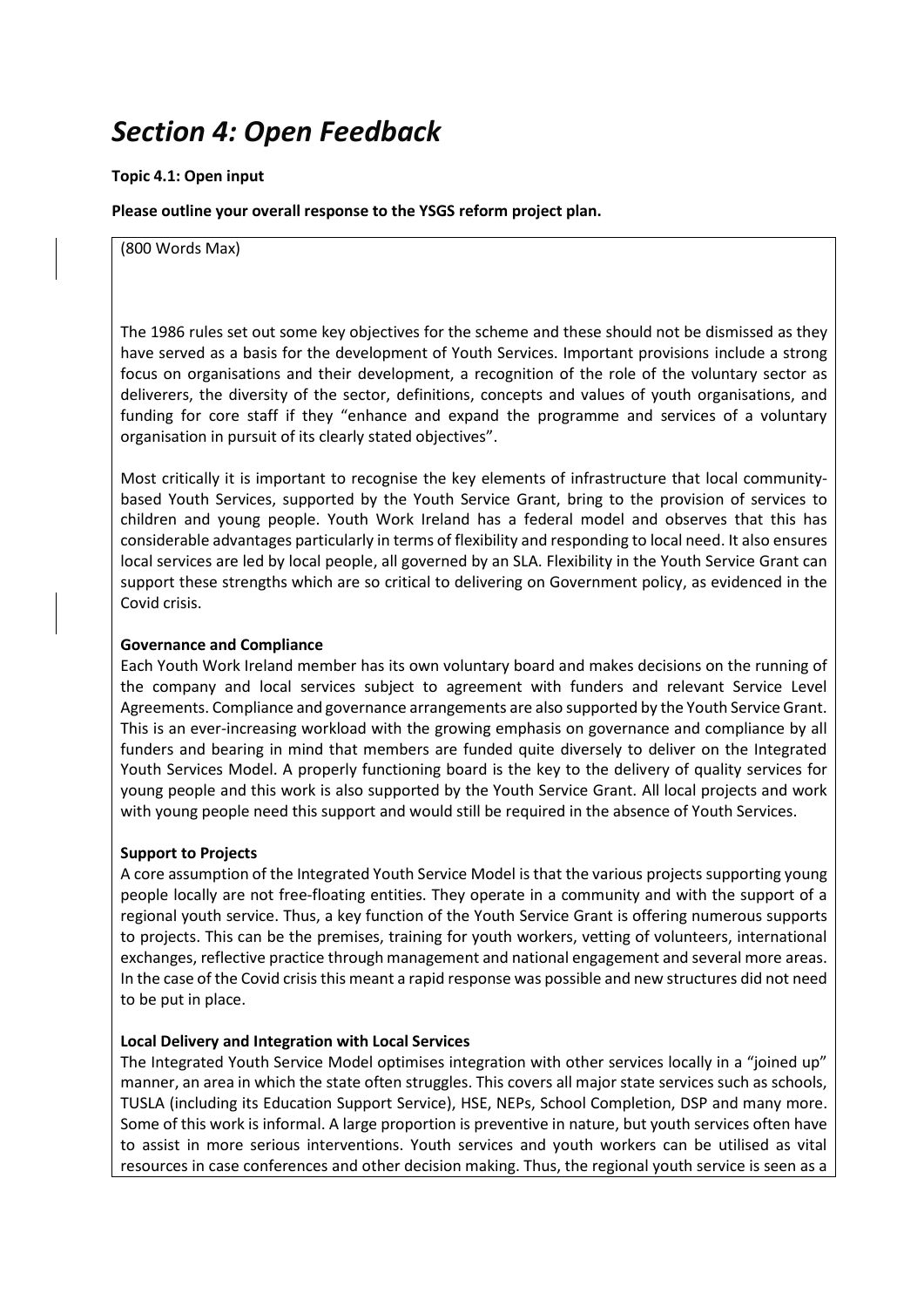resource by other state services dealing with young people and this is supported by the Youth Service Grant. Local services also play a crucial role in the local state response through CYPSC's, The Child and Family Support networks, local development actors, and local authorities to name just a few. Local Youth Services are often called upon to assist these bodies. This is an important strategic issue for the DCEDIY and its relevant policies and in achieving joined up local services.

Local youth services are close to local decision making and local communities, they know the school principals, the social work teams, community groups and other relevant actors. They can leverage other funds and ensure a joined-up service not a siloed one. This is valuable infrastructure that the Government has an interest in promoting.

### **Facilities**

Young people tell us again and again that they appreciate proper facilities for the delivery of youth work. Young people face a competitive world of leisure and media today and voluntary services need to match this. Unfortunately, the state still offers no dedicated capital support for youth facilities despite this being identified in various reports down through the years. The alternative to some capital provision is annual allocations paying for rent and premises which is a poor use of public resources. The provision of such facilities by the voluntary sector represents extremely good value for money for the state. Many Youth Work Ireland members have ensured that their services are delivered in quality accessible locations with modern up to date equipment.

Many of these have been brought into public use by youth services down the years and represent an important element of the public infrastructure for youth work. This element of the service entails a significant commitment to facilities and their management including staffing, volunteers, health and safety policies and procedures, HACCP policies, sub-leases with tenants, planning and associated matters. This is a valuable outcome from work supported by the Youth Service Grant.

#### **Safeguarding**

Naturally all youth services adhere to the highest standards of child protection and safeguarding. The Youth Service acts as a key conduit for designated liaison people for all projects, clubs and activities. It is also the central resource for Garda Vetting locally and the training of staff. The oversight of ratios and best practice in child protection in service delivery is a key function of the Youth Service and is supported by the Youth Service Grant. These are all mission critical activities that any organisation must deliver on. However, they still need people, premises, resources and staff to ensure they happen to the highest standards, and we are not convinced a management fee approach properly supports this critical work.

### **Volunteering**

At last count, there are over 6,000 volunteers in Youth Work Ireland. These range across club volunteers, volunteers for targeted work and those involved in governance. The systems of management, training, support, oversight, recruitment, vetting and deployment are all supported by the Youth Service Grant. Volunteers are central to the concept of a voluntary led organisation. Often it is those who have been involved in the delivery of a service who go on to take up prominent roles in terms of leadership and governance. The majority of these volunteers support our youth clubs so are doing front line work with young people often in isolated communities and with limited or no resources. Centralised administration support is often needed for basic club functions such as insurance, vetting, recruitment, publicity, fundraising etc. This is again supported from the Youth Service Grant.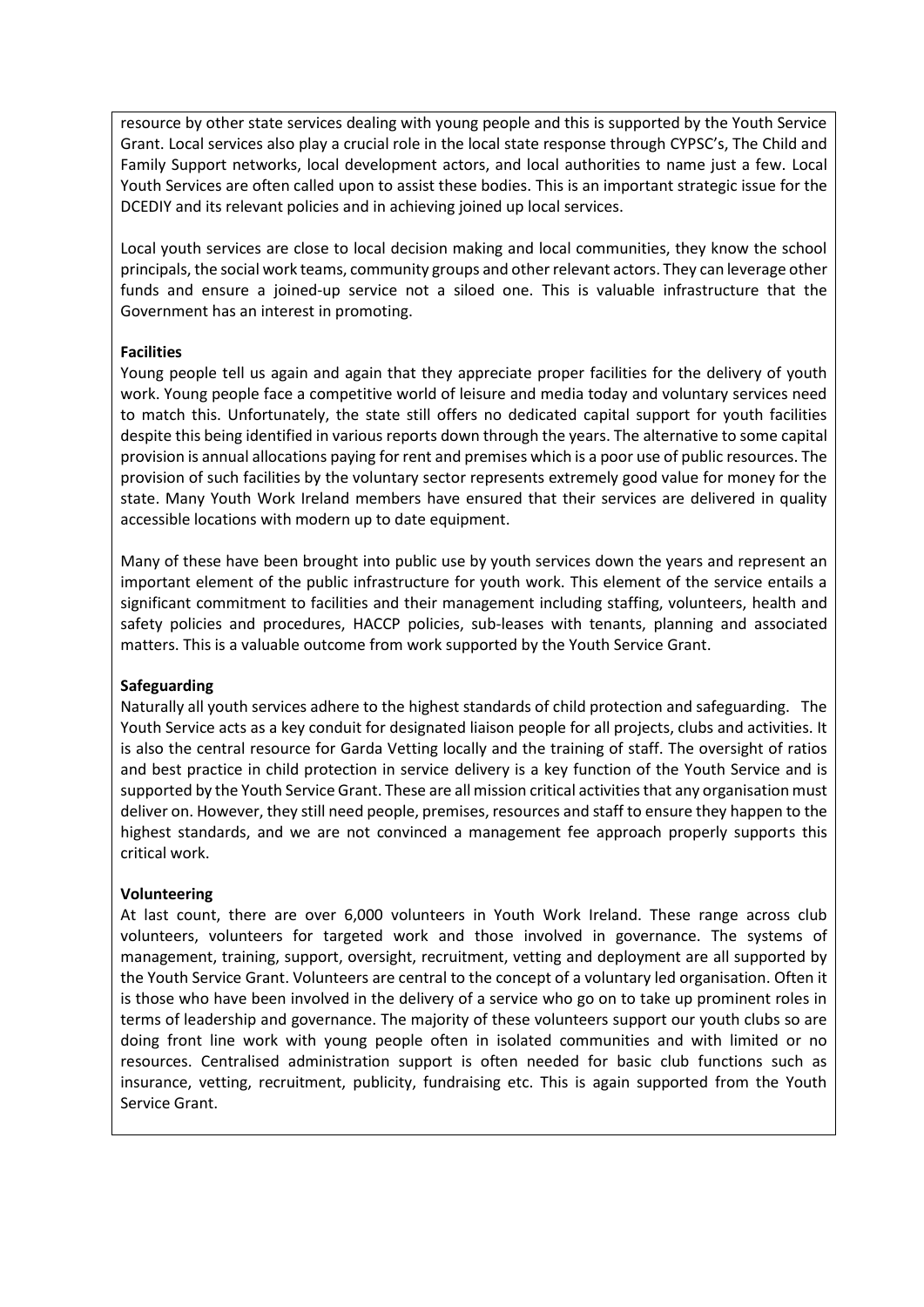The role of volunteers and volunteering seems to be absent in the review. If universal services are the main concern of the process this has to be part of it as it is still a central aspect of the delivery of more universal youth work. These were quite central to the 1986 Rules.

### **National Services**

A vast range of services are also provided nationally through collective actions and the work of Youth Work Ireland nationally. The collective reflection and peer review by members leads to better standards of governance and service delivery. National programmes present an ideal service delivery role along with a range of trainings and practice support. Youth participation and hearing young voices through our National Youth Action Group is also an important support along with a greater focus on assistance and direct work on fundraising. We run a highly innovative set of universal national programmes such as the Irish Youth Music Awards, Youthwave and support new innovative initiatives such as employment programmes, detached work, online safety and innovation relating to Youth Information, LGBTI+ work, work with travellers, our compliance function based on our SLA, networking staff, volunteers, and young people in our consensus process and conference.

We also engage in several EU networks which significantly enhance our support to members in delivering on the ground and ensure we are well focussed on new developments there. Nationally we support the development of the youth sector by engaging with the National Youth Council, the Wheel, the Children's Rights Alliance, NSETS, north south work and work with youth organisations in the British Isles. We also support the work of a variety of Government Departments and agencies as requested naturally including the DCEDIY. Increasingly compliance and good governance support are more and more important in the national supports offered along with shared services such as vetting, compliance, safeguarding training, insurance and I.T.

The Youth Service Grant supports universal youth work but also the infrastructure of organisation that makes all this and many other initiatives possible. We see this as the Integrated Youth Service Model. Funders must look beyond the silos of projects on their own and think about a joined-up service which serves the exact policy needs they have set out in their own documents.

The hugely important (though not glamorous) support, management and oversight that is rightly demanded of voluntary youth services cannot be created out of thin air. It is our view that this critical piece of infrastructure is what the Youth Service Grant supports, and it offers good value for money.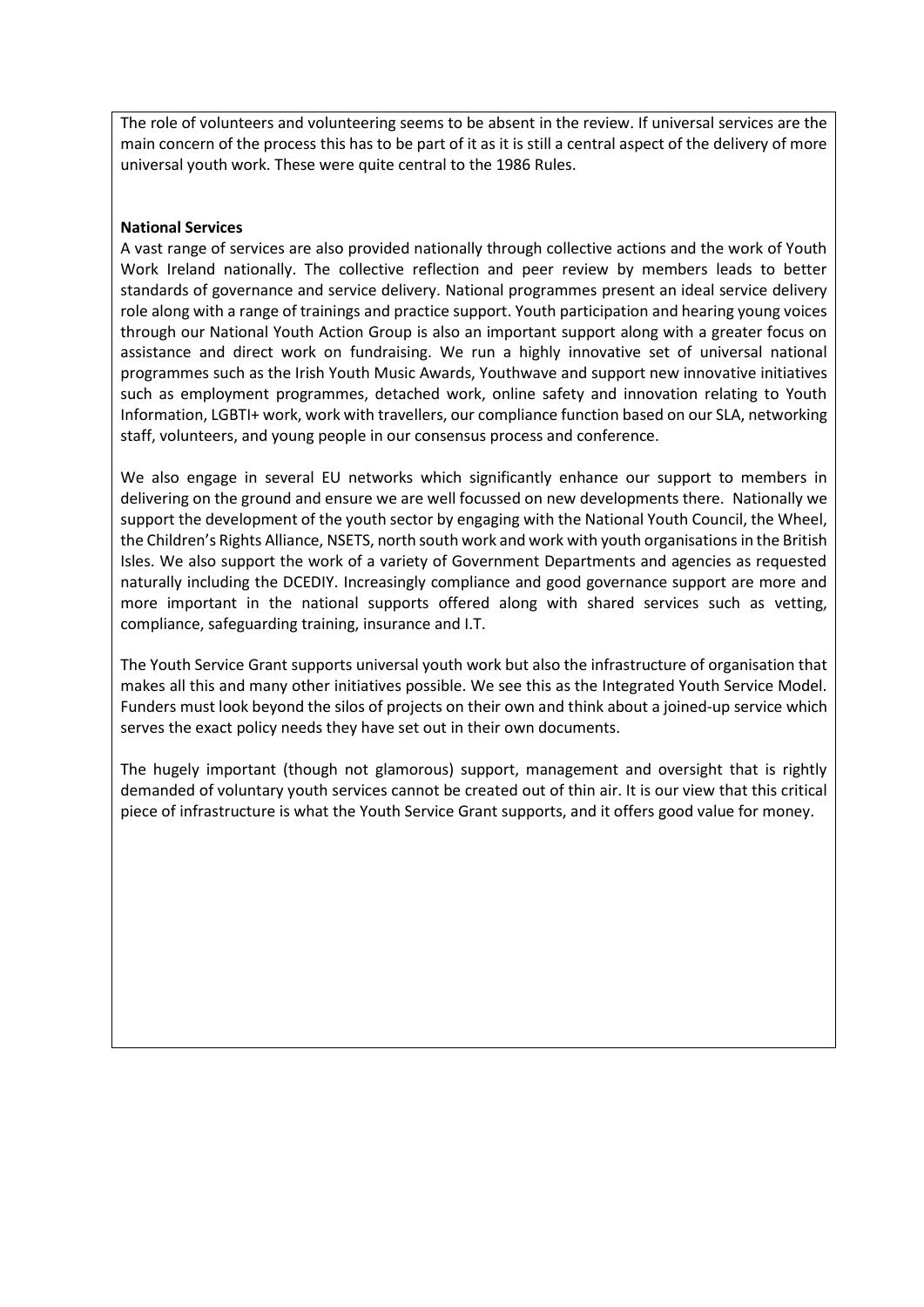### *Topic 4.2: Stakeholder Engagement*

The project team considers feedback from all the YSGS's stakeholders as integral to the success of the project. Future engagement options are still being explored.

**Please give your feedback on what form you would like to see future engagement take.** (500 Words Max)

We are happy to take part in any future engagement. Questionnaires have their limitations. Engagement with national youth organisations is crucial. We can facilitate this directly and collectively with our 20 members who play a key role ensuring local services led by local people engaging directly in communities. There are several face-to-face options for this such as our AGM or a Convention of members which we can facilitate.

As a federal organisation we believe local opinions and the considerable experience of our members in delivering in this field and utilising funding should be understood. We need to avoid throwing out the baby with the bathwater and reinventing the wheel in any review. There is huge value in the work done to date and local relationships developed in communities with young people and their families and a range of other services.

To assist the process we are also attaching;

The 1986 Rules of the Scheme The previous National Youth Work Development Plan Our Integrated Youth Service Model An Impact Assessment of the Integrated Youth Service Model